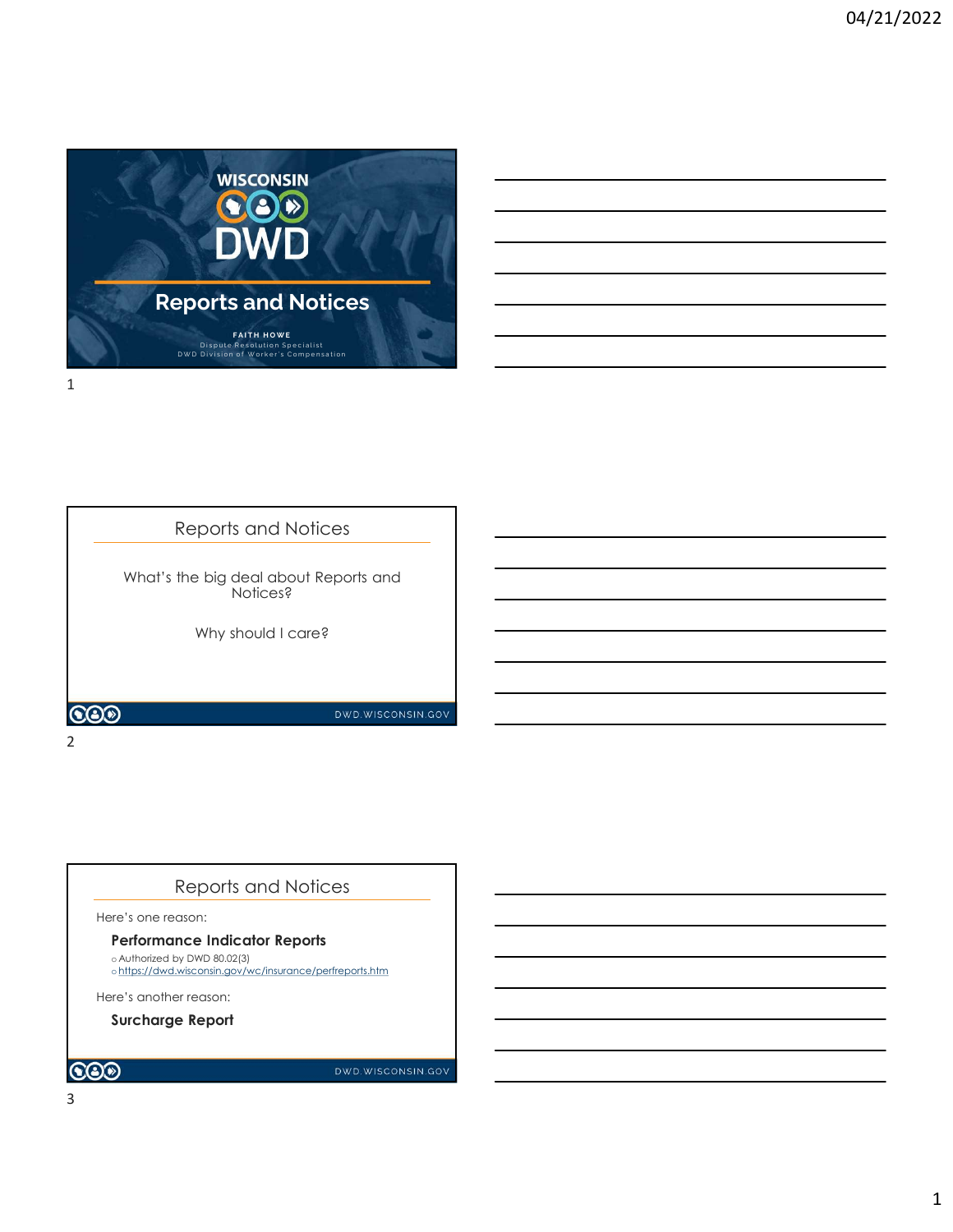# Claims Handling Performance Reports

- 
- 
- 

4

### Reports and Notices

- Both are authorized by DWD 80.02
- From Hardling Performance Report<br>
Signal of the specific form or in a specific form or in a specific form or in a specific electronic form or in a specific form or in a specific form or in a specific form or in a specific • Report – on a specific form or in a specific electronic<br>format that DWC has deemed acceptable for sending the required information • Notice – sender gets to submit the information in a way because the information in a way of the submit the information in a way of the difference between a Report and a Notice?<br>
• Notice – sender gets to submit the infor
- that suits the situation, their own needs, and DWC's requirements

### $5<sub>5</sub>$

|            |              | Reports and Notices                                                                                                                                                                                                                                          |
|------------|--------------|--------------------------------------------------------------------------------------------------------------------------------------------------------------------------------------------------------------------------------------------------------------|
|            |              | What's the difference between a Report and a Notice?                                                                                                                                                                                                         |
|            |              | • Both are authorized by DWD 80.02                                                                                                                                                                                                                           |
|            |              | • Report – on a specific form or in a specific electronic<br>format that DWC has deemed acceptable for sending<br>the required information                                                                                                                   |
|            | requirements | • Notice – sender gets to submit the information in a way<br>that suits the situation, their own needs, and DWC's                                                                                                                                            |
|            |              | DWD.WISCONSIN.GOV                                                                                                                                                                                                                                            |
|            |              |                                                                                                                                                                                                                                                              |
|            |              |                                                                                                                                                                                                                                                              |
|            |              |                                                                                                                                                                                                                                                              |
|            |              |                                                                                                                                                                                                                                                              |
|            |              |                                                                                                                                                                                                                                                              |
|            |              |                                                                                                                                                                                                                                                              |
|            |              | <b>Notices</b>                                                                                                                                                                                                                                               |
|            |              |                                                                                                                                                                                                                                                              |
| <b>DUE</b> | SEND TO      | <b>CODE</b>                                                                                                                                                                                                                                                  |
| 7 days     | <b>DWD</b>   | DWD 80.02(2)(g)1. Written notice of Suspension                                                                                                                                                                                                               |
|            | Employee     | When payments are stopped for any reason. If any payments<br>are stopped for a reason other than an employee's return to<br>work, the notice shall explain why payments were suspended<br>and shall advise the employee what to do to reinstate<br>payments. |
| 14         | Employee     | DWD 80.02(2m)(a)2. Written notice of Investigation                                                                                                                                                                                                           |
| days       |              | Notice to advise that claim is not being paid because it is still<br>under investigation. The notice shall specify if additional                                                                                                                             |
|            |              | medical or other information is needed to complete the<br>investigation and shall advise the employee of the right to a<br>hearing.                                                                                                                          |
|            |              |                                                                                                                                                                                                                                                              |
|            |              | DWD.WISCONSIN.GOV                                                                                                                                                                                                                                            |

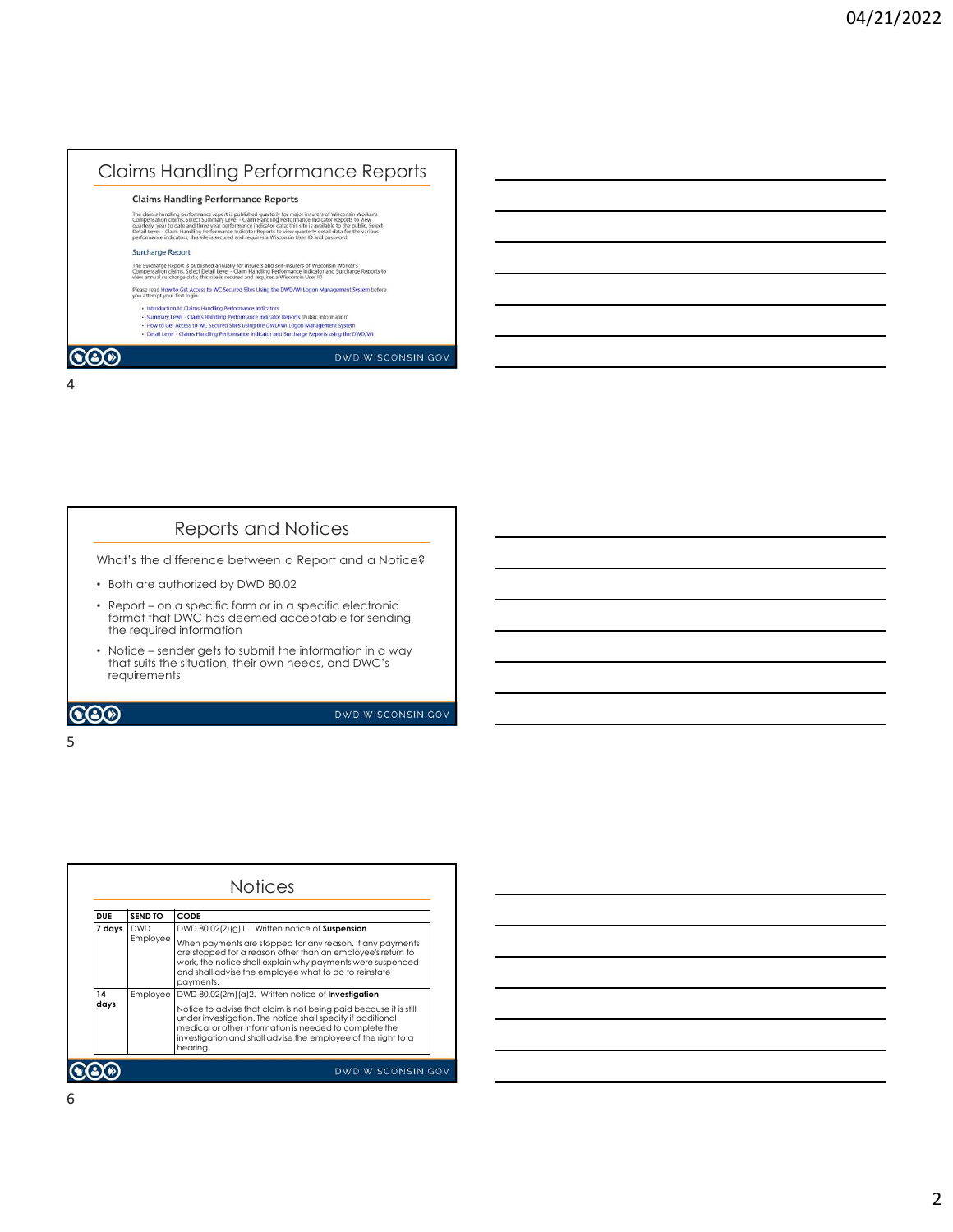|                      |                | <b>Notices</b>                                                                                                                      |
|----------------------|----------------|-------------------------------------------------------------------------------------------------------------------------------------|
|                      |                |                                                                                                                                     |
| <b>DUE</b>           | <b>SEND TO</b> | <b>CODE</b>                                                                                                                         |
| 7 days<br><b>DWD</b> |                | DWD 80.02(2)(g)2. Written notice of Denial                                                                                          |
|                      | Employee       | When a decision is made to deny liability for payment of                                                                            |
|                      |                | compensation after a concession of liability is made, giving the<br>reason for the denial and advising the employee of the right to |
| 14                   |                | a hearing before the Division.                                                                                                      |
| days                 | Employee       | DWD 80.02(2m)(a)1. Written notice of Denial<br>Notice to advise that liability for payment of compensation is                       |
|                      |                | being denied, with the specific reason for the denial and                                                                           |
|                      |                | advising employee of the right to a hearing.                                                                                        |
|                      |                |                                                                                                                                     |
|                      |                |                                                                                                                                     |
|                      |                | DWD.WISCONSIN.GOV                                                                                                                   |
|                      |                |                                                                                                                                     |
|                      |                |                                                                                                                                     |
|                      |                |                                                                                                                                     |
|                      |                |                                                                                                                                     |
|                      |                |                                                                                                                                     |
|                      |                |                                                                                                                                     |
|                      |                |                                                                                                                                     |
|                      |                |                                                                                                                                     |
|                      |                |                                                                                                                                     |
|                      |                |                                                                                                                                     |
|                      |                |                                                                                                                                     |
|                      |                | <b>Notices</b>                                                                                                                      |
|                      |                |                                                                                                                                     |
| <b>DUE</b>           | <b>SEND TO</b> | CODE                                                                                                                                |
| 30 days              | <b>DWD</b>     | DWD 80.02(2)(i) Final Receipt on Safety Violation                                                                                   |
|                      |                | If increased compensation is due, a final receipt within 30 days<br>of the final payment to the employee.                           |
| 13                   | <b>DWD</b>     | DWD 80.42 Notice of disability beyond 13 weeks                                                                                      |
|                      |                | Notice to advise that disability is to extend beyond 13 weeks.                                                                      |
| weeks<br>7 days      | <b>DWD</b>     | Notice should include a copy of a current practitioner's report.<br>DWD 80.02(2)(g)3. Written notice of <b>Amputation</b> requiring |

|  | the control of the control of |
|--|-------------------------------|
|  |                               |
|  |                               |
|  | ____                          |
|  |                               |

| <b>DUE</b> | <b>SEND TO</b> | <b>CODE</b>                                                                                                                        |
|------------|----------------|------------------------------------------------------------------------------------------------------------------------------------|
| 30 days    | <b>DWD</b>     | DWD 80.02(2)(i) Final Receipt on Safety Violation                                                                                  |
|            |                | If increased compensation is due, a final receipt within 30 days<br>of the final payment to the employee.                          |
| 13         | <b>DWD</b>     | DWD 80.42 Notice of disability beyond 13 weeks                                                                                     |
| weeks      |                | Notice to advise that disability is to extend beyond 13 weeks.<br>Notice should include a copy of a current practitioner's report. |
| 7 days     | <b>DWD</b>     | DWD 80.02(2)(g)3. Written notice of <b>Amputation</b> requiring<br>artificial member or appliance.                                 |

# Reports and Notices

### Reports

- Requirements found in DWD 80.02
- Who needs to send?
- When do you need to send it?
- Who do you need to send it to?
- What do you need to send?

### **COD**

DWD.WISCONSIN.GOV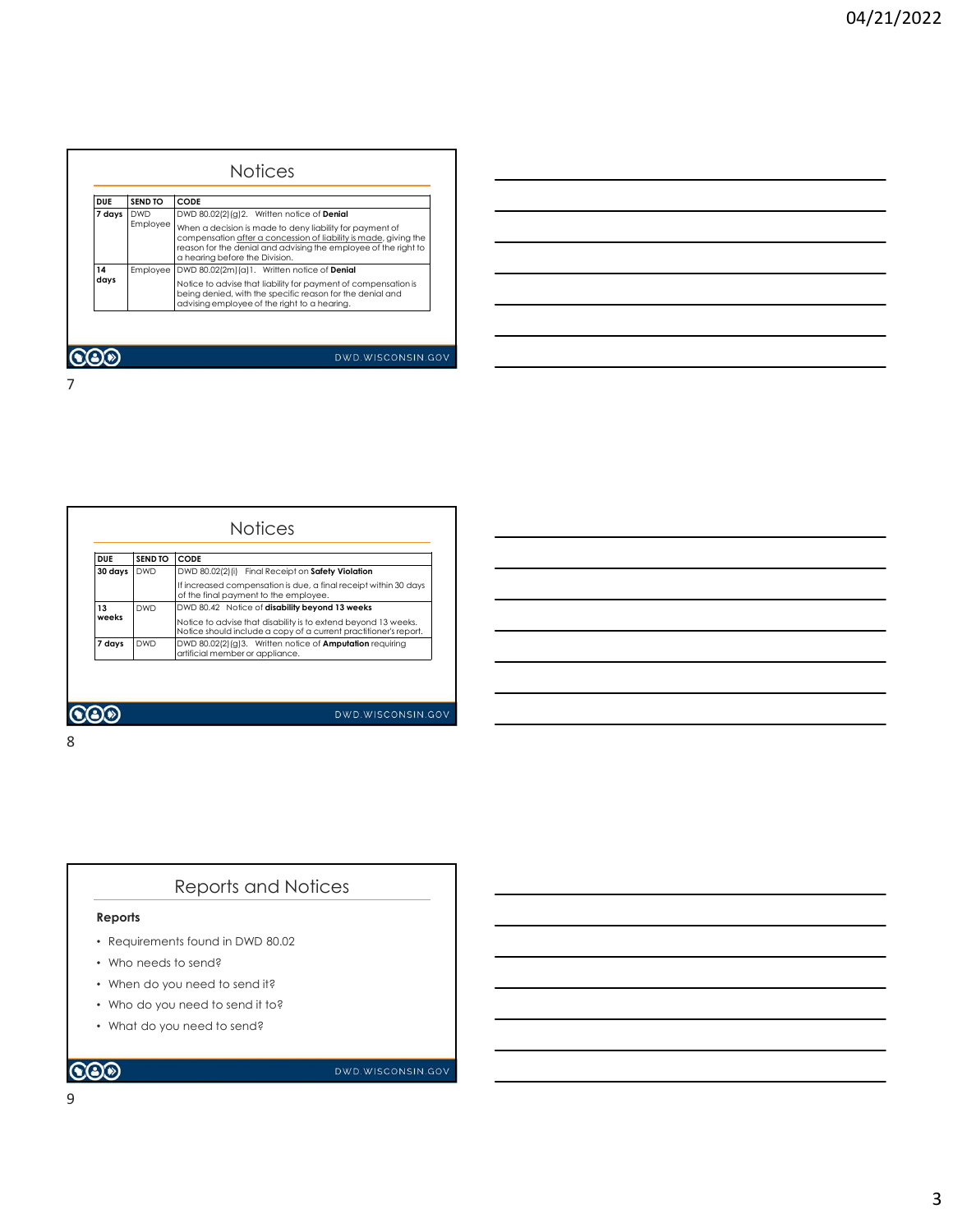## Required Reports

Required Reports<br>
Employer reports – accident or occupational disease;<br>
o MVD 80.02(1)<br>
• Report all claims to insurance carrier<br>
• Within seven (7) days of accident or, in case of<br>
• occupational disease, beginning of los death claims

- DWD 80.02(1)
- Report all claims to insurance carrier
- Within seven (7) days of accident or, in case of occupational disease, beginning of lost time
- Within one (1) day for death claims

### 10

### Required Reports: Claim Administrator Reports

- DWD 80.02(2)(a)
- 
- Report to DWD
- On or before the 14th day after an accident  $\underline{\textsf{or}}$  first day of disability from occupational disease
- **Employer reports**<br> **Employer reports** accident or occupational disease;<br>
 Whis associal (aligns to insurance carrier<br>
 Whis associal (aligns accident or, in case of<br>
 occupational disease, beginning of lost time<br> • BUT don't send medical only (less than 3 days of lost time) or denials • Within seven (7) days of accident of c, in case of<br>
occupational disease, beginning of lost time<br>
• Within one (1) day for death claims<br>
• Within one (1) day for death claims<br>
• With a computer of the latter of the stat
- 

### 11

| ٠          | Report to DWD                     | • WKC-12 – First Report of Injury                                                                                                                                                           |                   |
|------------|-----------------------------------|---------------------------------------------------------------------------------------------------------------------------------------------------------------------------------------------|-------------------|
|            |                                   | • On or before the 14th day after an accident or first day of<br>disability from occupational disease                                                                                       |                   |
|            | or denials                        | • BUT don't send medical only (less than 3 days of lost time)                                                                                                                               |                   |
|            |                                   | • File electronically - not on paper!                                                                                                                                                       |                   |
| 80         |                                   |                                                                                                                                                                                             | DWD.WISCONSIN.GOV |
|            |                                   |                                                                                                                                                                                             |                   |
|            |                                   |                                                                                                                                                                                             |                   |
|            |                                   |                                                                                                                                                                                             |                   |
|            |                                   |                                                                                                                                                                                             |                   |
|            |                                   |                                                                                                                                                                                             |                   |
|            |                                   |                                                                                                                                                                                             |                   |
|            |                                   |                                                                                                                                                                                             |                   |
|            |                                   | Required Reports: First Reports                                                                                                                                                             |                   |
|            |                                   | WKC-12 = First Report of Injury                                                                                                                                                             |                   |
| <b>DUE</b> | <b>REPORT/FORM</b>                | <b>CODE REQUIREMENT</b>                                                                                                                                                                     |                   |
| 1 day      | WKC-12, First<br>Report of Injury | DWD 80.02(1) An employer shall within one day after the<br>death of an employee due to a compensable injury, report<br>the death to the department and the employer's<br>insurance carrier. |                   |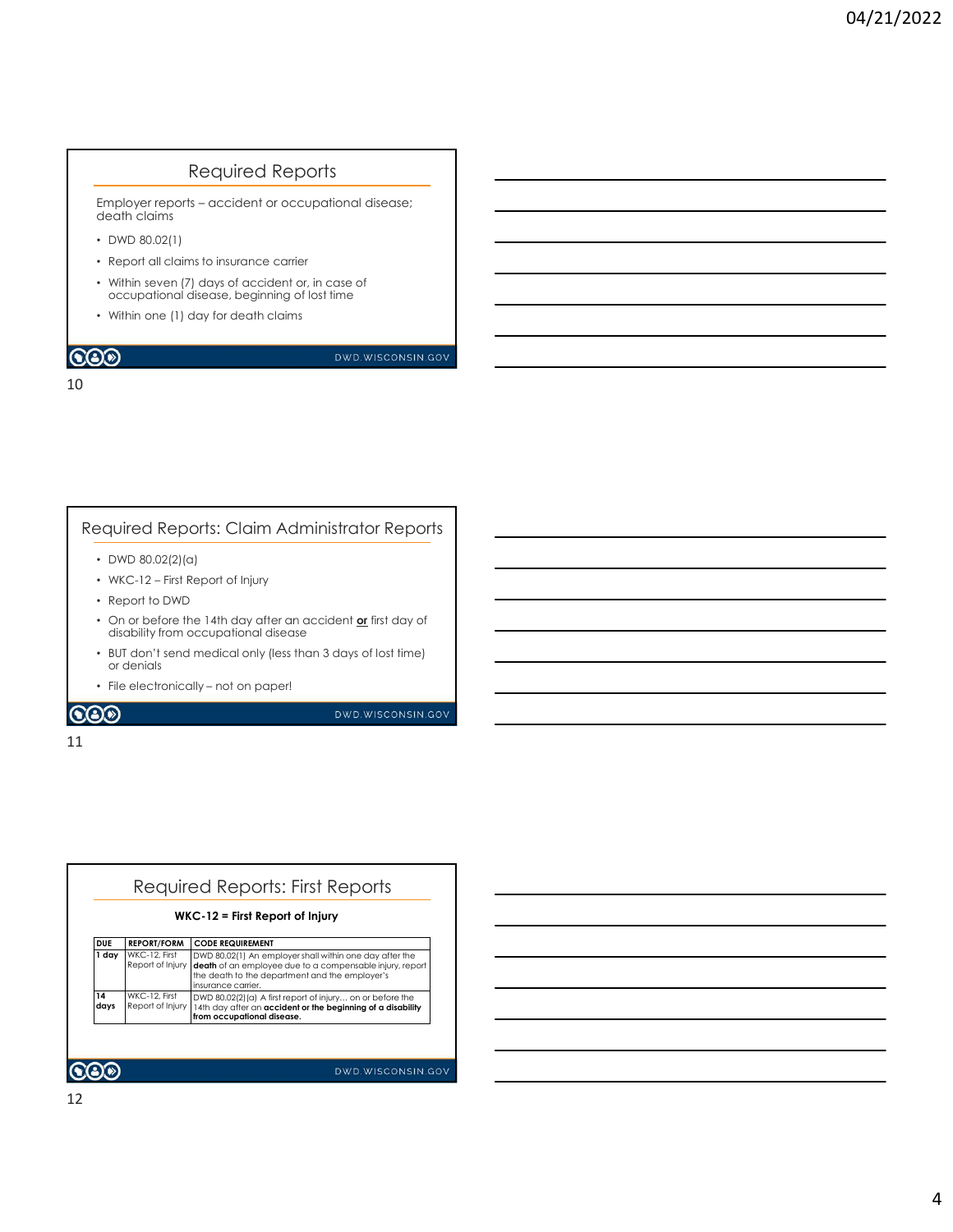|    |                          |                                                                 | Required Reports: Subsequent Reports                                                                                                                                                                                       |  |  |  |  |
|----|--------------------------|-----------------------------------------------------------------|----------------------------------------------------------------------------------------------------------------------------------------------------------------------------------------------------------------------------|--|--|--|--|
|    | <b>DUE</b><br>30 days    | <b>REPORT/FORM</b><br>WKC-13 Supplemental<br>Report             | <b>CODE REQUIREMENT</b><br>DWD 80.02(2)(b) A supplementary report, with<br>information required by form WKC-13 on or<br>before the 30th day following the day on which<br>the injury occurred. (First payment & wage info) |  |  |  |  |
|    | 30 days                  | WKC-13-A Wage<br>Information                                    | DWD 80.02(2)(c) The wage information required<br>by form WKC-13-A if the wage is less than the<br>maximum wage.                                                                                                            |  |  |  |  |
|    | 30 days                  | Part-time employee's<br>restriction statement, if<br>applicable | DWD 80.02(2)(d) A signed statement from the<br>employee to verify that the employee restricts<br>his/her availability on the labor market to part-<br>time employment and is not actively employed                         |  |  |  |  |
|    |                          |                                                                 | elsewhere.<br>DWD.WISCONSIN.GOV                                                                                                                                                                                            |  |  |  |  |
| 13 |                          |                                                                 |                                                                                                                                                                                                                            |  |  |  |  |
|    |                          |                                                                 |                                                                                                                                                                                                                            |  |  |  |  |
|    |                          |                                                                 |                                                                                                                                                                                                                            |  |  |  |  |
|    |                          |                                                                 |                                                                                                                                                                                                                            |  |  |  |  |
|    |                          |                                                                 | Required Reports: Subsequent Reports                                                                                                                                                                                       |  |  |  |  |
|    | <b>DUE</b>               | <b>REPORT/FORM</b>                                              | <b>CODE REQUIREMENT</b>                                                                                                                                                                                                    |  |  |  |  |
|    | 30 days<br>from<br>event | <b>WKC-13,</b><br>Supplemental Report<br>(Accompanied by        | DWD 80.02(2)(e) A WKC-13 report within 30 days<br>after each of the following events, with a copy to<br>the employee:                                                                                                      |  |  |  |  |
|    |                          | WKC-16, Final<br>Medical, at end of<br>healing when             | Payment type is changed to PPD from TTD or<br>$\bullet$<br>salary continuation in lieu of compensation<br>TTD benefits or salary continuation in lieu of                                                                   |  |  |  |  |
|    |                          | • More than 3 weeks<br>of temporary<br>disability,              | compensation are reinstated<br>• TPD is paid including information 30 days from<br>event required by form WKC-7359 - also send                                                                                             |  |  |  |  |



|    | <b>DUE</b>               | <b>REPORT/FORM</b>                                                        | <b>CODE REQUIREMENT</b>                                                                                                                                                                     |  |
|----|--------------------------|---------------------------------------------------------------------------|---------------------------------------------------------------------------------------------------------------------------------------------------------------------------------------------|--|
|    | 30 days<br>from<br>event | <b>WKC-13.</b><br>Supplemental Report<br>(Accompanied by<br>WKC-16, Final | DWD 80.02(2)(e) A WKC-13 report within 30 days<br>after each of the following events, with a copy to<br>the employee:<br>• Payment type is changed to PPD from TTD or                       |  |
|    |                          | Medical, at end of<br>healing when<br>• More than 3 weeks<br>of temporary | salary continuation in lieu of compensation<br>TTD benefits or salary continuation in lieu of<br>compensation are reinstated<br>$\bullet$<br>TPD is paid including information 30 days from |  |
|    |                          | disability,<br>• Any PPD, or<br>Surgery as a result<br>of injury)         | event required by form WKC-7359 - also send<br>the form WKC-7359<br>Final payment of compensation is made or<br>$\bullet$<br>salary continuation in lieu of compensation                    |  |
|    |                          |                                                                           | ended                                                                                                                                                                                       |  |
|    |                          |                                                                           | DWD.WISCONSIN.GOV                                                                                                                                                                           |  |
|    |                          |                                                                           |                                                                                                                                                                                             |  |
| 14 |                          |                                                                           |                                                                                                                                                                                             |  |
|    |                          |                                                                           |                                                                                                                                                                                             |  |
|    |                          |                                                                           |                                                                                                                                                                                             |  |
|    |                          |                                                                           |                                                                                                                                                                                             |  |
|    |                          |                                                                           |                                                                                                                                                                                             |  |
|    |                          |                                                                           |                                                                                                                                                                                             |  |
|    |                          |                                                                           |                                                                                                                                                                                             |  |
|    |                          |                                                                           |                                                                                                                                                                                             |  |
|    |                          |                                                                           |                                                                                                                                                                                             |  |
|    |                          |                                                                           |                                                                                                                                                                                             |  |
|    |                          |                                                                           |                                                                                                                                                                                             |  |
|    |                          |                                                                           |                                                                                                                                                                                             |  |
|    |                          |                                                                           | Required Reports: Subsequent Reports                                                                                                                                                        |  |
|    | <b>DUE</b>               | <b>REPORT/FORM CODE REQUIREMENT</b>                                       |                                                                                                                                                                                             |  |
|    | At time<br>of event      | <b>WKC-13.</b><br>Supplemental<br>Report                                  | DWD 80.02(2)(f) To be filed when submitting a stipulation<br>or compromise, and at the time of hearing                                                                                      |  |
|    | June 30<br>annually      | WKC-140-F                                                                 | DWD 80.02(2)(k) Report listing date and amount of<br>payment for permanent total disability and supplemental<br>benefits during the previous calendar year                                  |  |
|    |                          |                                                                           |                                                                                                                                                                                             |  |
|    |                          |                                                                           |                                                                                                                                                                                             |  |
|    |                          |                                                                           |                                                                                                                                                                                             |  |
|    |                          |                                                                           |                                                                                                                                                                                             |  |
|    |                          |                                                                           |                                                                                                                                                                                             |  |
|    |                          |                                                                           | DWD.WISCONSIN.GOV                                                                                                                                                                           |  |



15